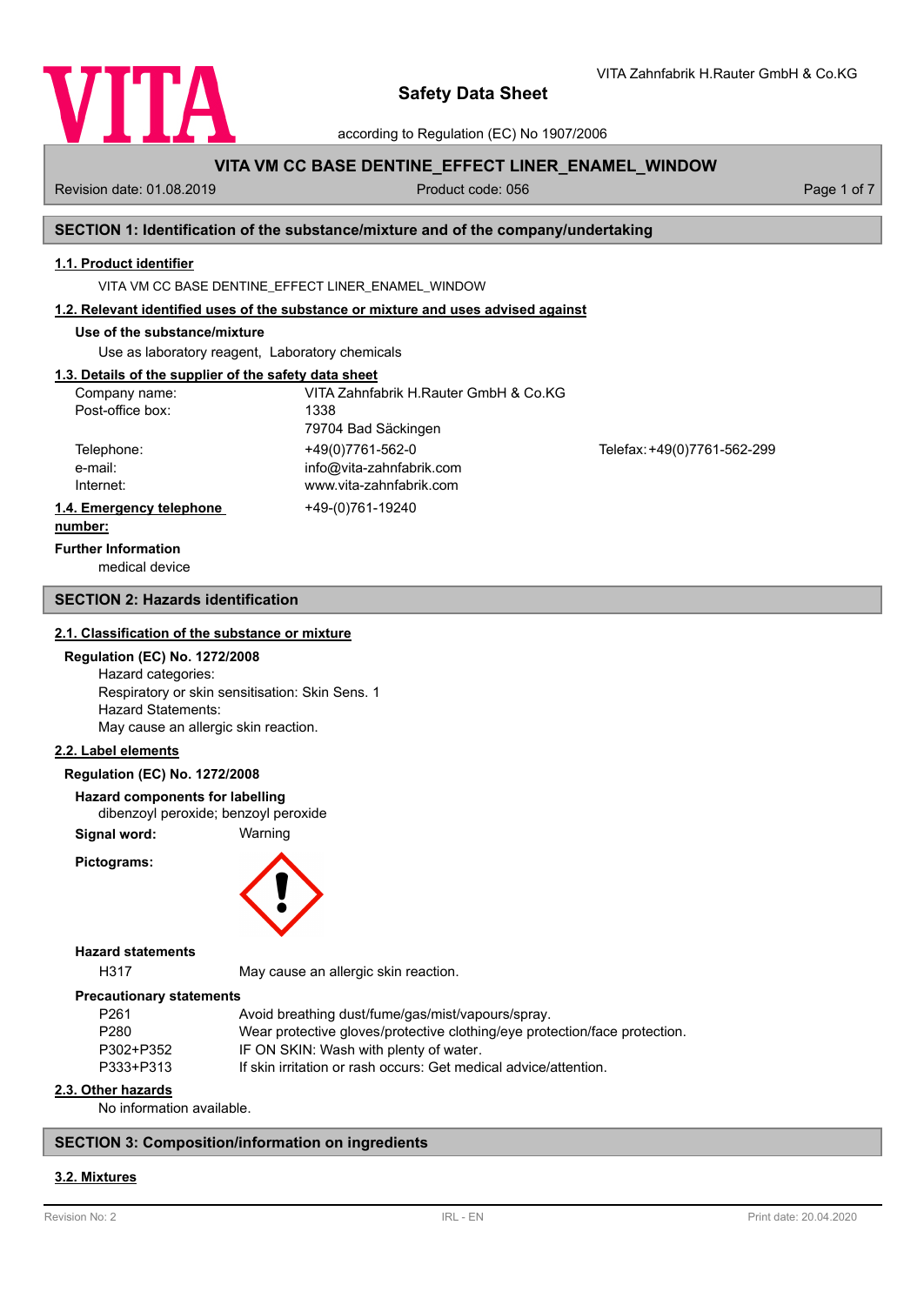

according to Regulation (EC) No 1907/2006

## **VITA VM CC BASE DENTINE\_EFFECT LINER\_ENAMEL\_WINDOW**

Revision date: 01.08.2019 **Product code: 056** Product code: 056 Page 2 of 7

## **Hazardous components**

| <b>CAS No</b> | Chemical name                                                                                              |               | Quantity                  |  |
|---------------|------------------------------------------------------------------------------------------------------------|---------------|---------------------------|--|
|               | EC No                                                                                                      | Index No      | IREACH No                 |  |
|               | <b>GHS Classification</b>                                                                                  |               |                           |  |
| $94 - 36 - 0$ | dibenzoyl peroxide; benzoyl peroxide                                                                       |               | $\frac{9}{6}$<br>$\leq 1$ |  |
|               | 1202-327-6                                                                                                 | 1617-008-00-0 | 101-2119511472-50         |  |
|               | Org. Perox. B, Eye Irrit. 2, Skin Sens. 1, Aquatic Acute 1, Aquatic Chronic 1; H241 H319 H317<br>H400 H410 |               |                           |  |

Full text of H and EUH statements: see section 16.

## **SECTION 4: First aid measures**

## **4.1. Description of first aid measures**

#### **After inhalation**

Provide fresh air. When in doubt or if symptoms are observed, get medical advice.

#### **After contact with skin**

After contact with skin, wash immediately with plenty of water and soap. Take off immediately all contaminated clothing and wash it before reuse. Medical treatment necessary.

#### **After contact with eyes**

Rinse immediately carefully and thoroughly with eye-bath or water. In case of eye irritation consult an ophthalmologist.

#### **After ingestion**

Rinse mouth immediately and drink plenty of water.

## **4.2. Most important symptoms and effects, both acute and delayed**

No information available.

## **4.3. Indication of any immediate medical attention and special treatment needed**

Treat symptomatically.

## **SECTION 5: Firefighting measures**

## **5.1. Extinguishing media**

## **Suitable extinguishing media**

Co-ordinate fire-fighting measures to the fire surroundings.

## **5.2. Special hazards arising from the substance or mixture**

Non-flammable.

## **5.3. Advice for firefighters**

Wear a self-contained breathing apparatus and chemical protective clothing. Full protection suit.

#### **Additional information**

Suppress gases/vapours/mists with water spray jet. Collect contaminated fire extinguishing water separately. Do not allow entering drains or surface water.

## **SECTION 6: Accidental release measures**

#### **6.1. Personal precautions, protective equipment and emergency procedures**

Provide adequate ventilation. Avoid dust formation. Do not breathe dust. Avoid contact with skin, eyes and clothes. Use personal protection equipment.

## **6.2. Environmental precautions**

Do not allow to enter into surface water or drains.

## **6.3. Methods and material for containment and cleaning up**

Take up mechanically. Treat the recovered material as prescribed in the section on waste disposal.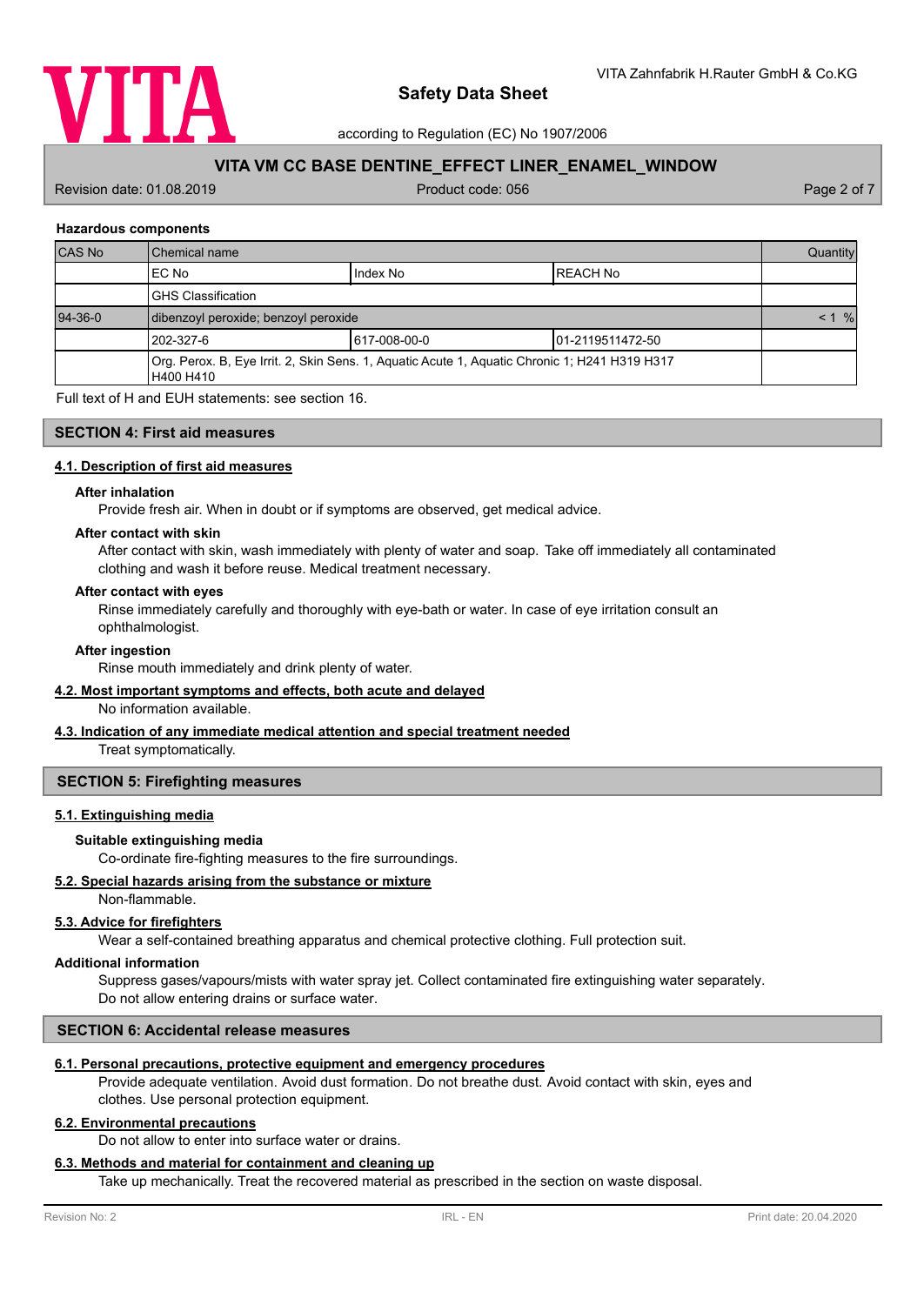

according to Regulation (EC) No 1907/2006

# **VITA VM CC BASE DENTINE\_EFFECT LINER\_ENAMEL\_WINDOW**

Revision date: 01.08.2019 **Product code: 056** Product code: 056 Page 3 of 7

# **6.4. Reference to other sections**

Safe handling: see section 7 Personal protection equipment: see section 8 Disposal: see section 13

## **SECTION 7: Handling and storage**

## **7.1. Precautions for safe handling**

#### **Advice on safe handling**

No special measures are necessary.

**Advice on protection against fire and explosion**

No special fire protection measures are necessary.

## **7.2. Conditions for safe storage, including any incompatibilities**

## Keep container tightly closed. **Requirements for storage rooms and vessels**

#### **Hints on joint storage**

No special measures are necessary.

## **7.3. Specific end use(s)**

Use as laboratory reagent

## **SECTION 8: Exposure controls/personal protection**

## **8.1. Control parameters**

#### **Occupational exposure limits**

| CAS No    | Substance          | ppm | mg/m <sup>3</sup> | fib/cm <sup>3</sup> | Category | Origin |
|-----------|--------------------|-----|-------------------|---------------------|----------|--------|
| $94-36-0$ | Dibenzoyl peroxide |     | י                 |                     | TWA(8 h) |        |

## **8.2. Exposure controls**



#### **Protective and hygiene measures**

Remove contaminated, saturated clothing immediately. Draw up and observe skin protection programme. Wash hands and face before breaks and after work and take a shower if necessary . When using do not eat, drink, smoke, sniff.

## **Eye/face protection**

Wear eye protection/face protection.

## **Hand protection**

When handling with chemical substances, protective gloves must be worn with the CE-label including the four control digits. The quality of the protective gloves resistant to chemicals must be chosen as a function of the specific working place concentration and quantity of hazardous substances. For special purposes, it is recommended to check the resistance to chemicals of the protective gloves mentioned above together with the supplier of these gloves. Breakthrough time (maximum wearing time) 480 min Recommended glove articles KCL DermatrilP NBR (Nitrile rubber)

#### **Skin protection**

Use of protective clothing.

## **Respiratory protection**

Provide adequate ventilation as well as local exhaustion at critical locations.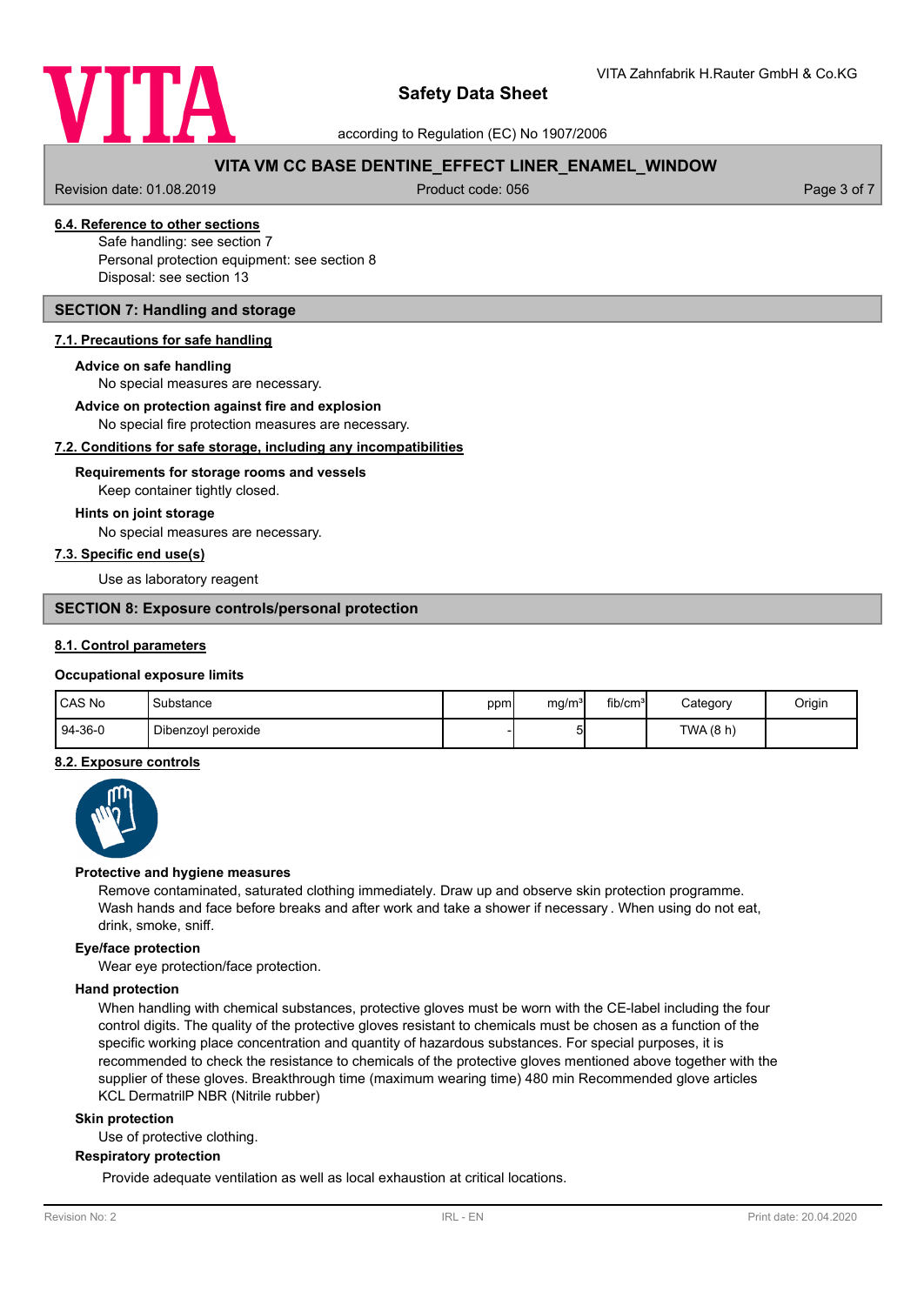

according to Regulation (EC) No 1907/2006

# **VITA VM CC BASE DENTINE\_EFFECT LINER\_ENAMEL\_WINDOW**

Revision date: 01.08.2019 **Product code: 056** Product code: 056 Page 4 of 7

**SECTION 9: Physical and chemical properties**

# Physical state: solid Colour: **9.1. Information on basic physical and chemical properties** Odour: Characteristic pH-Value: not determined **Changes in the physical state** Melting point: not determined Initial boiling point and boiling range: not determined Flash point: > 250 °C **Flammability** Solid: **not determined** and the solid: **not determined** and the solid: **not determined** and the solid: **not determined** and the solid: **not determined** and the solid: **not determined** and the solid: **note** that the solid: Gas: contract the contract of the contract of the contract of the contract of the contract of the contract of the contract of the contract of the contract of the contract of the contract of the contract of the contract of The product is not: Explosive. **Explosive properties** Lower explosion limits:  $\qquad \qquad \qquad$  not determined Upper explosion limits:  $\blacksquare$ **Auto-ignition temperature** Solid: **not determined** and the solid: **not determined** and the solid: **not determined** and the solid: **not determined** and the solid: **not determined** and the solid: **not determined** and the solid: **note** that the solid: Gas: Gas: not applicable contract to the contract of the contract of the contract of the contract of the contract of the contract of the contract of the contract of the contract of the contract of the contract of the contr Decomposition temperature: not determined Not oxidising. **Oxidizing properties** Vapour pressure:  $\le$  1100 hPa (at 50 °C) Density: not determined Water solubility: No **Solubility in other solvents** not determined Partition coefficient: not determined Vapour density: not determined Evaporation rate: not determined **9.2. Other information** Solid content: 100,0 %

## **SECTION 10: Stability and reactivity**

## **10.1. Reactivity**

No hazardous reaction when handled and stored according to provisions.

## **10.2. Chemical stability**

The product is stable under storage at normal ambient temperatures.

## **10.3. Possibility of hazardous reactions**

No known hazardous reactions.

## **10.4. Conditions to avoid**

none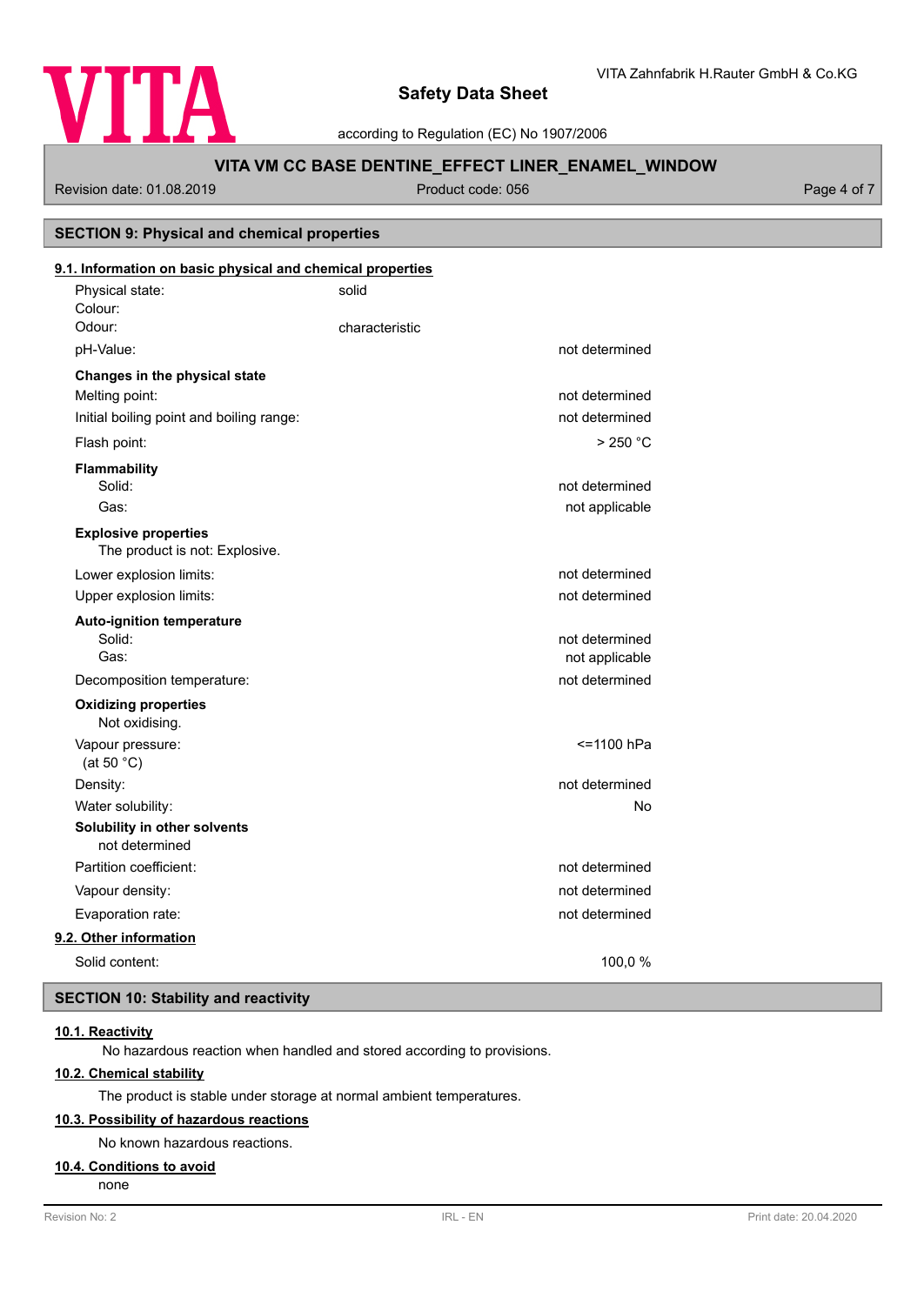

according to Regulation (EC) No 1907/2006

## **VITA VM CC BASE DENTINE\_EFFECT LINER\_ENAMEL\_WINDOW**

Revision date: 01.08.2019 **Product code: 056** Product code: 056 Page 5 of 7

## **10.5. Incompatible materials**

No information available.

#### **10.6. Hazardous decomposition products**

No known hazardous decomposition products.

## **SECTION 11: Toxicological information**

#### **11.1. Information on toxicological effects**

#### **Acute toxicity**

Based on available data, the classification criteria are not met.

#### **Irritation and corrosivity**

Based on available data, the classification criteria are not met.

#### **Sensitising effects**

May cause an allergic skin reaction. (dibenzoyl peroxide; benzoyl peroxide)

#### **Carcinogenic/mutagenic/toxic effects for reproduction**

Based on available data, the classification criteria are not met.

## **STOT-single exposure**

Based on available data, the classification criteria are not met.

#### **STOT-repeated exposure**

Based on available data, the classification criteria are not met.

#### **Aspiration hazard**

Based on available data, the classification criteria are not met.

#### **Additional information on tests**

The mixture is classified as hazardous according to regulation (EC) No 1272/2008 [CLP].

## **SECTION 12: Ecological information**

#### **12.1. Toxicity**

## The product is not: Ecotoxic.

## **12.2. Persistence and degradability**

The product has not been tested.

## **12.3. Bioaccumulative potential**

The product has not been tested.

**12.4. Mobility in soil**

## The product has not been tested.

## **12.5. Results of PBT and vPvB assessment**

The product has not been tested.

## **12.6. Other adverse effects**

No information available.

## **Further information**

Avoid release to the environment.

## **SECTION 13: Disposal considerations**

## **13.1. Waste treatment methods**

## **Disposal recommendations**

Do not allow to enter into surface water or drains. Dispose of waste according to applicable legislation.

## **Contaminated packaging**

Wash with plenty of water. Completely emptied packages can be recycled.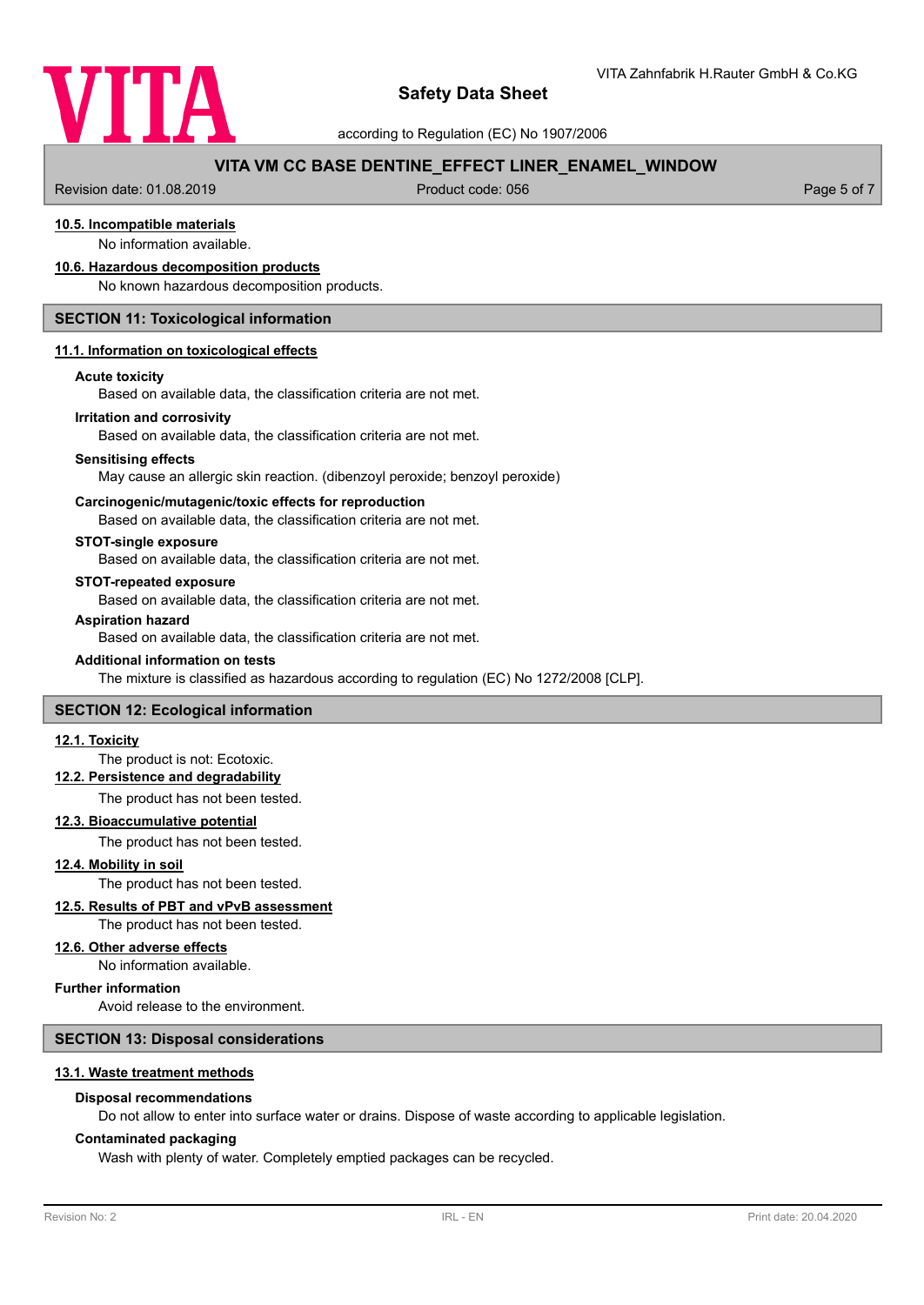

according to Regulation (EC) No 1907/2006

# **VITA VM CC BASE DENTINE\_EFFECT LINER\_ENAMEL\_WINDOW**

Revision date: 01.08.2019 **Product code: 056** Product code: 056 Page 6 of 7

# **SECTION 14: Transport information**

| Land transport (ADR/RID)                                                         |                                                                                                                       |  |
|----------------------------------------------------------------------------------|-----------------------------------------------------------------------------------------------------------------------|--|
| 14.1. UN number:                                                                 | No dangerous good in sense of this transport regulation.                                                              |  |
| 14.2. UN proper shipping name:                                                   | No dangerous good in sense of this transport regulation.                                                              |  |
| 14.3. Transport hazard class(es):                                                | No dangerous good in sense of this transport regulation.                                                              |  |
| 14.4. Packing group:                                                             | No dangerous good in sense of this transport regulation.                                                              |  |
| Inland waterways transport (ADN)                                                 |                                                                                                                       |  |
| 14.1. UN number:                                                                 | No dangerous good in sense of this transport regulation.                                                              |  |
| 14.2. UN proper shipping name:                                                   | No dangerous good in sense of this transport regulation.                                                              |  |
| 14.3. Transport hazard class(es):                                                | No dangerous good in sense of this transport regulation.                                                              |  |
| 14.4. Packing group:                                                             | No dangerous good in sense of this transport regulation.                                                              |  |
| <b>Marine transport (IMDG)</b>                                                   |                                                                                                                       |  |
| 14.1. UN number:                                                                 | No dangerous good in sense of this transport regulation.                                                              |  |
| 14.2. UN proper shipping name:                                                   | No dangerous good in sense of this transport regulation.                                                              |  |
| 14.3. Transport hazard class(es):                                                | No dangerous good in sense of this transport regulation.                                                              |  |
| 14.4. Packing group:                                                             | No dangerous good in sense of this transport regulation.                                                              |  |
| Air transport (ICAO-TI/IATA-DGR)                                                 |                                                                                                                       |  |
| 14.1. UN number:                                                                 | No dangerous good in sense of this transport regulation.                                                              |  |
| 14.2. UN proper shipping name:                                                   | No dangerous good in sense of this transport regulation.                                                              |  |
| 14.3. Transport hazard class(es):                                                | No dangerous good in sense of this transport regulation.                                                              |  |
| 14.4. Packing group:                                                             | No dangerous good in sense of this transport regulation.                                                              |  |
| 14.5. Environmental hazards                                                      |                                                                                                                       |  |
| ENVIRONMENTALLY HAZARDOUS:                                                       | no                                                                                                                    |  |
| 14.6. Special precautions for user<br>No information available.                  |                                                                                                                       |  |
| 14.7. Transport in bulk according to Annex II of Marpol and the IBC Code         |                                                                                                                       |  |
| not applicable                                                                   |                                                                                                                       |  |
|                                                                                  |                                                                                                                       |  |
| <b>SECTION 15: Regulatory information</b>                                        |                                                                                                                       |  |
|                                                                                  | 15.1. Safety, health and environmental regulations/legislation specific for the substance or mixture                  |  |
| EU regulatory information                                                        |                                                                                                                       |  |
| Information according to 2012/18/EU<br>(SEVESO III):                             | Not subject to 2012/18/EU (SEVESO III)                                                                                |  |
| National regulatory information                                                  |                                                                                                                       |  |
| Employment restrictions:                                                         | Observe restrictions to employment for juveniles according to the 'juvenile<br>work protection guideline' (94/33/EC). |  |
| Water hazard class (D):<br>Skin resorption/Sensitization:                        | 1 - slightly hazardous to water<br>Causes allergic hypersensitivity reactions.                                        |  |
| 15.2. Chemical safety assessment                                                 |                                                                                                                       |  |
| Chemical safety assessments for substances in this mixture were not carried out. |                                                                                                                       |  |
| <b>SECTION 16: Other information</b>                                             |                                                                                                                       |  |

## **Abbreviations and acronyms**

ADR: Accord européen sur le transport des marchandises dangereuses par Route